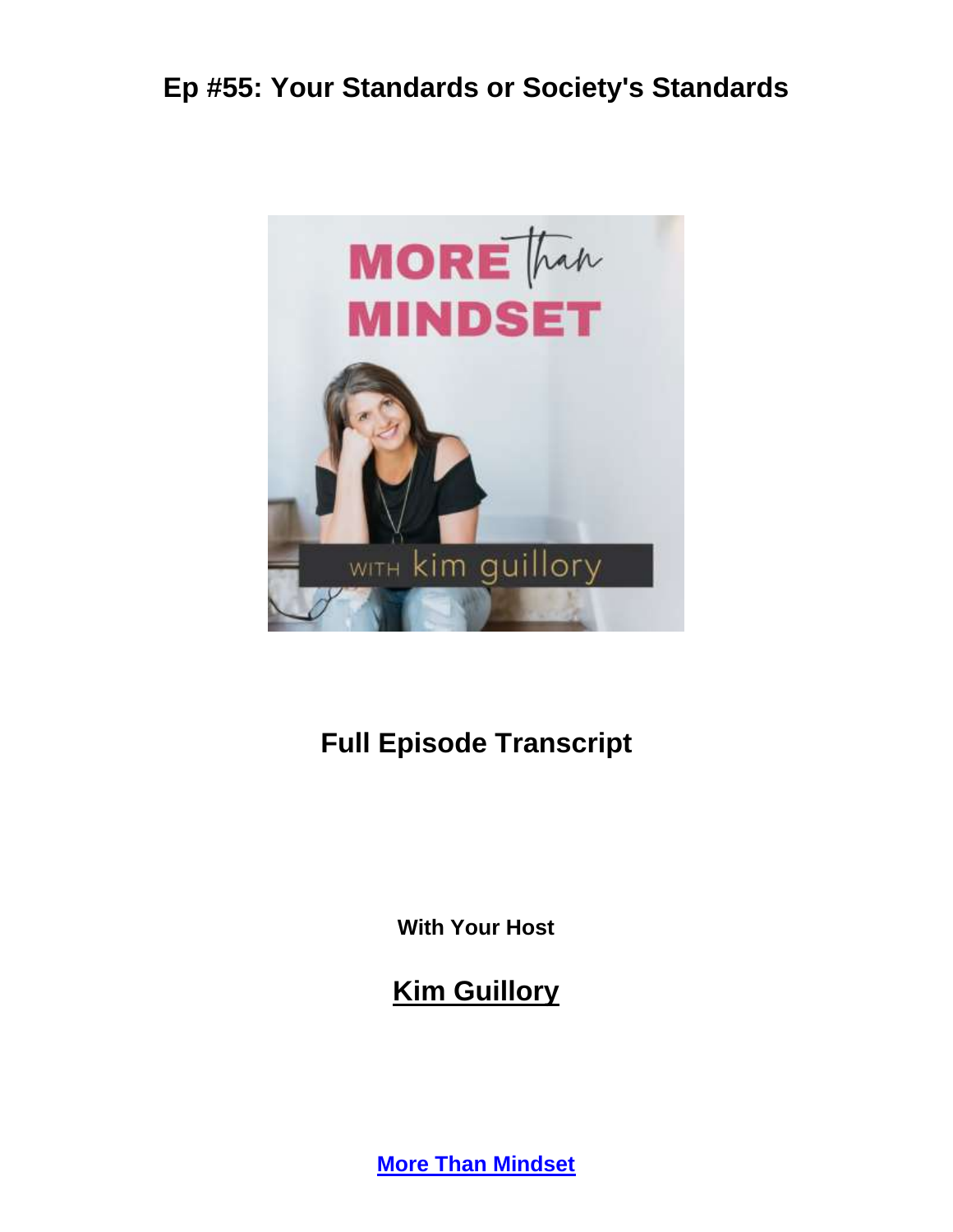Welcome to *More than Mindset*, the only podcast that bridges the gap between spirituality and success. Go beyond the mind with clarity and confidence coach Kim Guillory, and learn how to integrate your passion to serve with your skills and experience to create a business you love. Let's get started.

Hello, hello, my amazing friends. How are you? All right. Let me see what's been going on, on my end. Oh, I know. This weekend, I was in L.A., Los Angeles, Beverly Hills, Hollywood, all the fun stuff and sunshine. I have to tell you guys, it has been like four weeks since we have had sunshine here. It has been cold, and dreary, and raining, and terrible.

I was so glad to have a few days break and get some sunshine. I just wanted to plug in directly into the sun and just juice myself up. It's pretty terrible. I don't know how some of you live out there in those cold climates. That does not work for me.

Anyway, let me tell you a little bit about L.A. One of my clients, her name is Susie, did a one woman show there called Wake Up Little Susie Wake Up. It was so good. She told her story, and I'm so glad I got to see it. What it left on me is this huge impact about telling our story. I fell in love with her community. I fell in love with the idea of creatively having this healing process through telling and re-enacting the story from the other side. I'm fascinated.

I have to say, you're going to hear more about this because I will for sure bring it into my coaching practice. All of my clients who are coaches or I've trained as coaches that I work with for sure are going to be hearing about this. I am just super interested in factual art of being a creative of the way you have to articulate your story.

You think of 30, 40, 50, 60 years of story, and the way you have to pull out pieces, it's so much like what we have to do when we're niching in or when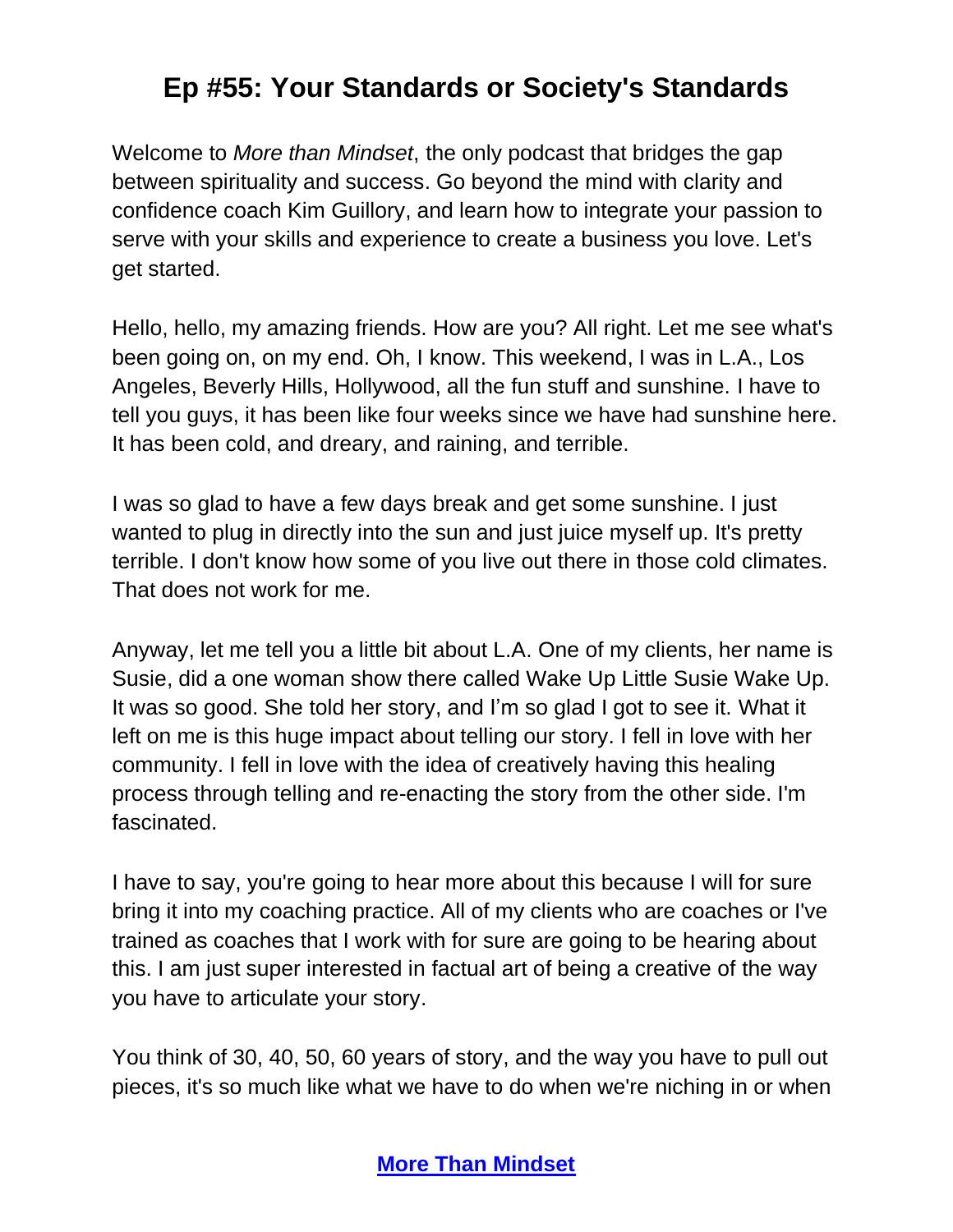we are getting really narrow with our copy. You have to pull out just that one or two really strong things to hone in on. It did something to my brain, piqued my curiosity for sure, and it tickled my brain. You know how I like to say that. My brain likes to be tickled like, "Oh, my God. How do we do that?" I want to know more.

I'm interested in helping my clients articulate their story and their experiences in a way of it becoming a healing modality, not just for themselves, but representing the hope of overcoming for other people. We surely don't want our experiences to be wasted. There's a lot to be said about the wisdom and just what we get from being on the other side and the way our perception changes through the compassion, and empathy, and understanding of us actually experiencing something on deeper levels.

We are able to drop judgments and expectations and allow everyone to have their own personal, unique experience without judgment, without comparison, without labels. There's something beautiful about that. Anyway, I look forward to diving into that and sharing it with you. Let's get on with today. I'm already like three or four minutes in.

Grandparents Day was this morning for junior high through high school, which is a little weird. They've never done this before, and I have for sure never been to a Grandparents Day for older kids. I think it was part of a fundraising thing that's going on at the school. Anyway, that was interesting.

What I took away from it I wanted to share on the podcast today. There is a conversation with some of my children about my grandchildren, and this topic came up because we were in the gym with the kids, and they were talking about what their grades were. There was one of them that was punished or maybe even two, yeah, two that were punished because of their grades.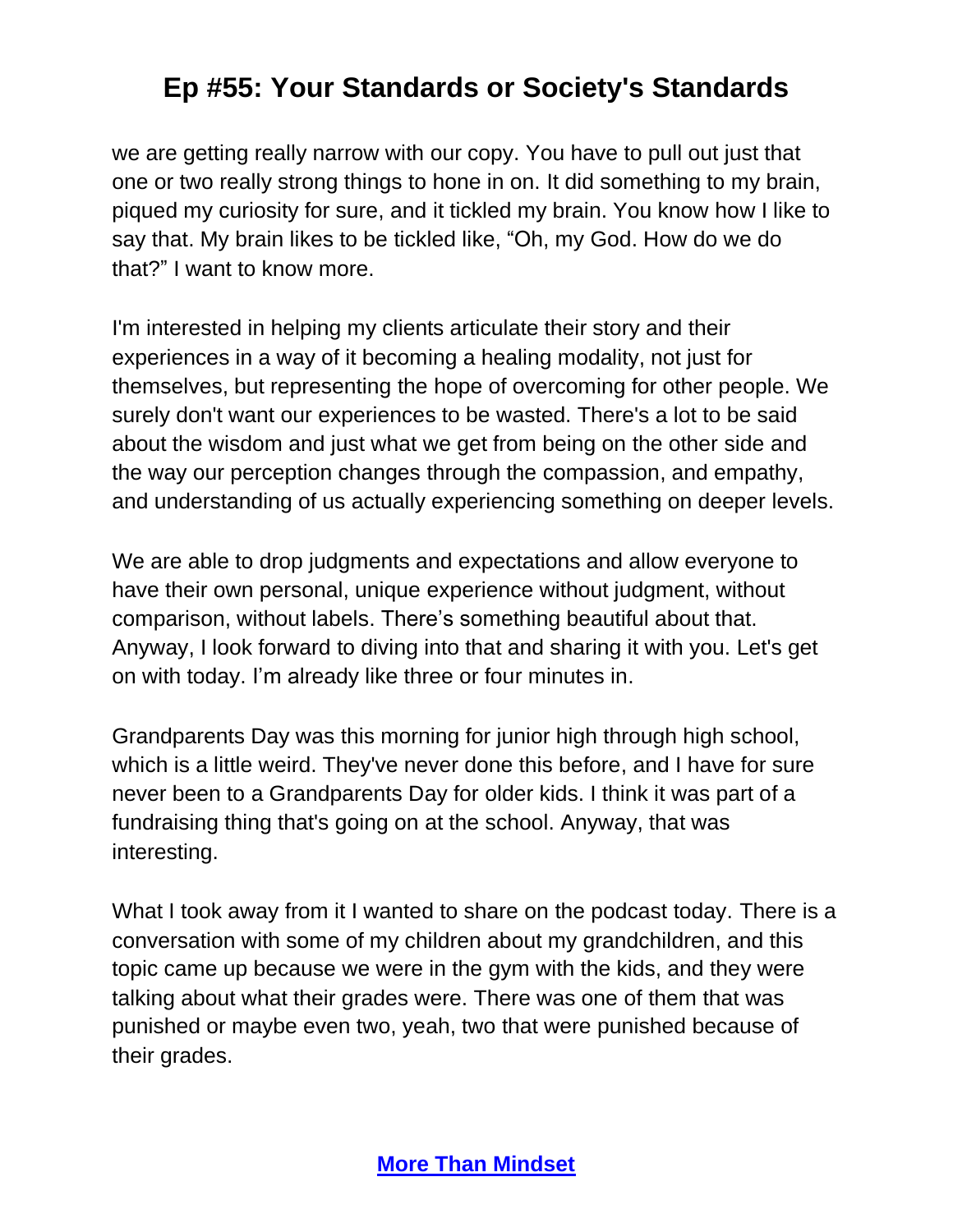It brought up this conversation about standards. According to the school's standards, and we can say this social standards also. What is the social standard not to go to jail? You can run somebody off on the road. If you don't get caught, then you won't necessarily go to jail. You can run a red light. You can run a stop sign. You can shoplift if you don't get caught.

There are things, there are standards, that we live by. There are sneaky things also that we kind of turn right on red before we're supposed to or stuff like that. I'm not talking about that. I'm talking about inner integrity standards, personal standards, compared to society standards, and we'll just use the school for this example.

The grade that you have to make in order to pass compared to the grade you have to make in order to pass at home. This is how the topic came up. Legally, you won't go to jail, and you can still get to the next grade. You can still be promoted. You can still play sports. I think you can have like a 1.5 average and still play sports.

That is good enough for some people and it is not good enough for other people. That is what the conversation was about. I recall us doing this at home. It was not okay to bring home Cs if you were capable of As and Bs. There might have been a slip up of a C, but the norm, you do the best you can, and then it's okay if you have a couple of things you didn't know on the test, and that brought your average down. So, you fell into the B or the B-. That was cool.

When you're consistently making Cs, Ds, Fs, that's not cool although you could still pass. Make sense? One of the kids had lower grades and it brought their average down, but legally, they can still play sports, but the parents decided he was not because he was not reaching his potential, and they didn't feel like he was doing the best that he was capable of. They were like, "This is not okay for the standards of this home."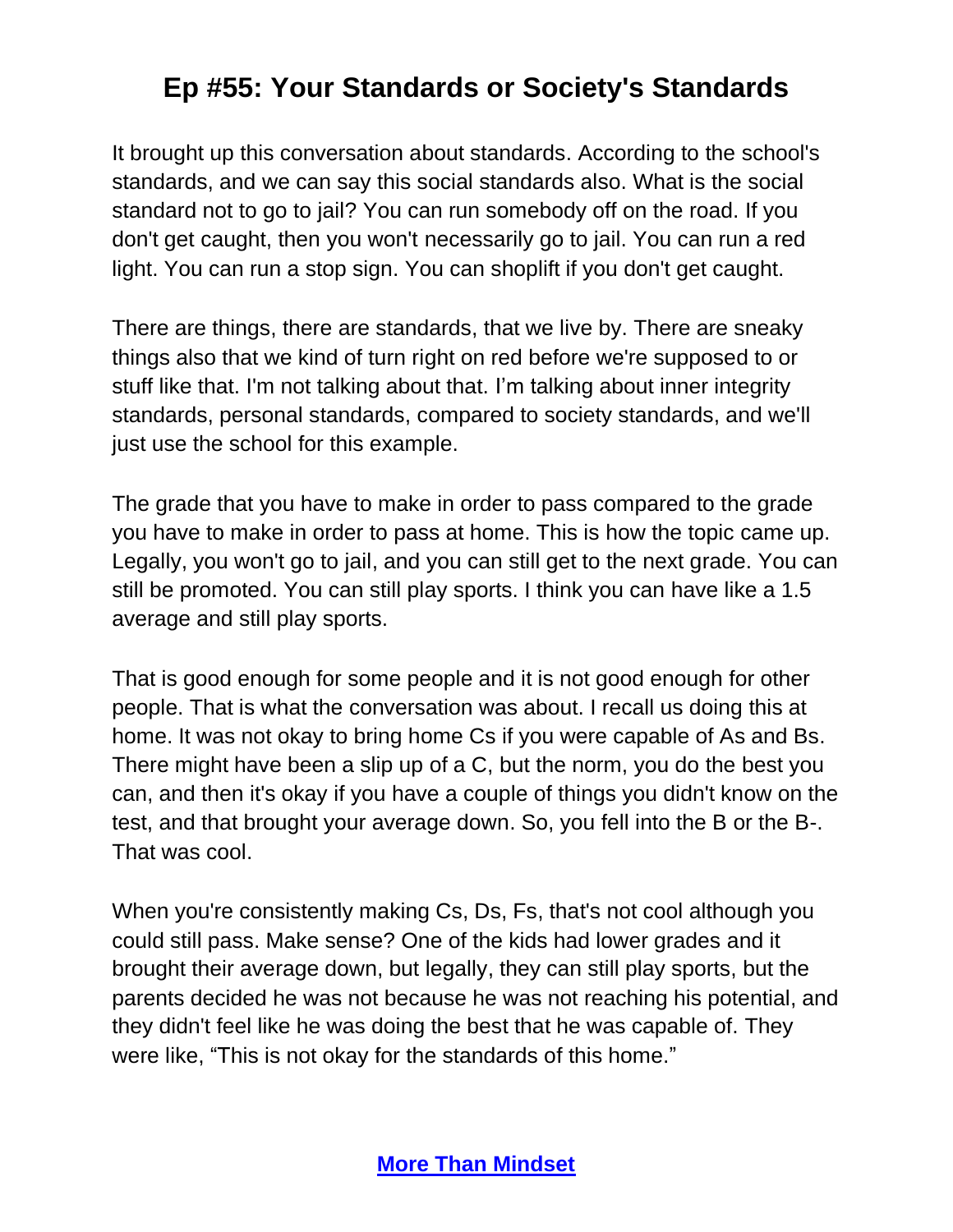We were having a conversation with them after about it. I remember we were that way, and I was thinking how hard it was because we didn't have support of other parents, and the school system, and the community. So, it felt like we were going at it alone. In other words, it was silly that the kids were punished when they really weren't bad, B, A, D, we'll say with air quotes, and they really weren't bad or the grades really weren't bad. They weren't terrible.

My question is, why do we settle for the lower standards? Have you ever thought of that? Why is that good enough? The society's minimum is what we often reach for. Don't worry, I'm going to tie this into business. I just want to get the point across here. I remember how hard it was, and talking to other parents about, and eventually, I found other parents who felt the same way that we did.

Thinking back, I'm looking at where our kids turned out, where their kids turned out, the kids who just got by and where they turned out. What happens is we take these habits and behaviors with us into the workplace, into college, into our families, into our marriages. You know how we do anything is how we do everything.

So, if you're going for societal's minimal to be enough, to be good enough, and that is the standard that you're complying by, where else are you doing that? Now, whether this is for your children or for yourself, just think about the workplace. Are you showing up five minutes to or maybe exactly on the dot? Then you stop working an hour before checking out? You start putting your stuff up. You don't give your all through the working hours.

I'm talking to you coaches too. No worries, not just people who go on the time clock. I'm going to get there. I'm just curious how many of you have noticed this? The standards at home compared to the society's standards, or the school standards, or even the standards of what is legal or illegal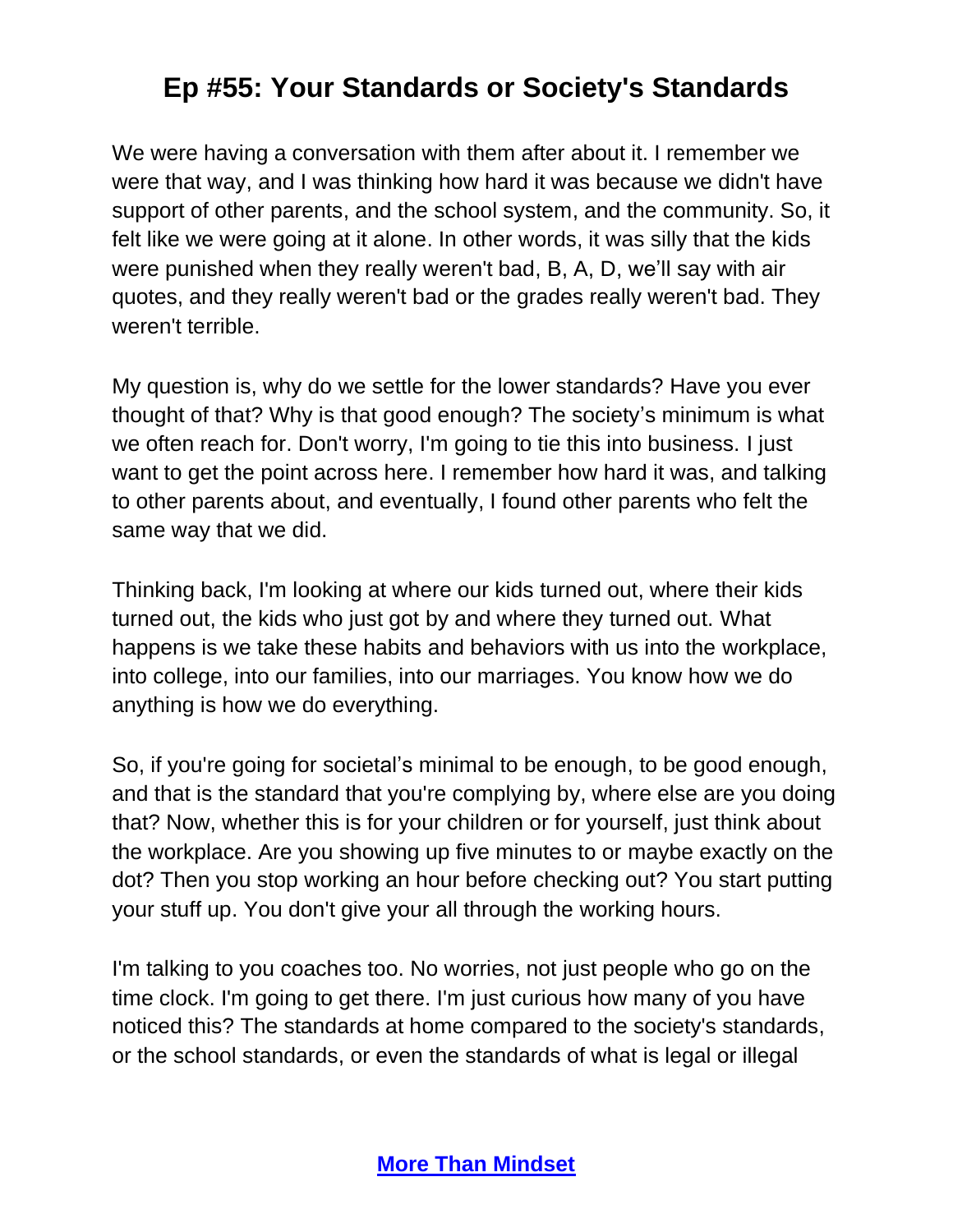and what is like barely on the line. Integrity wise, we know it's not okay, but it hasn't been made into a law yet.

Are we okay with that, or do we try to raise the bar? When I look at settling for the minimum and that being okay, and then recognizing. Once you're aware, you're recognizing that you're also taking this into other areas of your life. Look a few years, like 10 years, down the road, and you continue doing that.

Are those the results that you want? Have you grown? Have you evolved? Where has it gotten you when you settle and you don't challenge yourself? When you don't raise the roof. We have this belief, and it's up to us to push and raise the roof, raise the ceiling up a little bit higher. It's up to us to evolve and push through the minimum standard and to create more.

What comes up for so many of us, I know for sure so many of my clients, is this challenge of change and it exceeding the average, exceeding the norm, brings up guilt and shame for wanting more from those who are okay with the minimum. Then rerun the risk of not fitting in, and feeling uncomfortable, feeling unworthy. It's crazy because it's like wanting to be better or wanting to create more and to evolve, wanting more, makes us feel less than. Is that crazy? I'm telling you.

I was so glad to have this conversation. I was talking to my massage therapist here, Linda, about it after. I was like, "Do you think this would be a good topic for the podcast?" Even as a massage therapist, and what she sees as the norm in service, or going beyond the norm, or exceeding the standard, and what can she add to the massage, like creating a signature package, or doing something unique that only she can do that's special about her that she could give her client. That's like raising the standard. It's not just your typical massage, but it's the signature massage where it goes above the norm.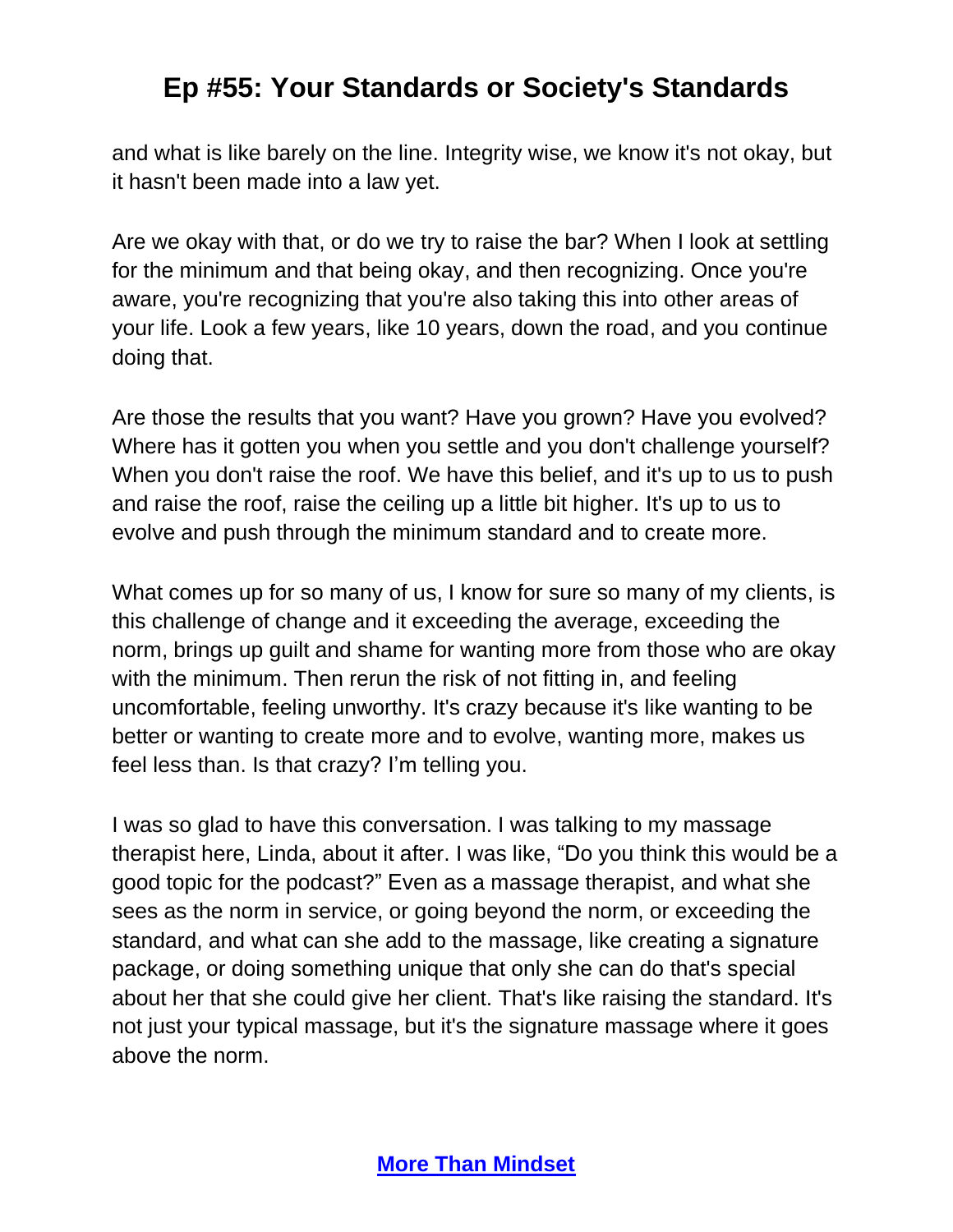The part about the discomfort, and the rejection, and the guilt, and the shame, I think that's just part of our human conditioning. We'll always feel afraid to be disconnected, afraid to be rejected, or judged, or abandoned, or labeled. Once we see that and we deal with the emotional discomfort of it, then we can move through, raise the ceiling, raise our integrity, shoot for more.

What we do is we involve everything around us, our neighbors, our coworkers, our family members. I'm watching my children do this, and I kind of felt bad because one of the kids was punished for a C, and we were laughing because she's like, "I'm punished for a C, but she's not," pointing to her cousin because the standards are different at her house.

"That's a rule at my house, and it's not a rule at her house." So, actually, "I'm the bad, I'm punished one, but we're the same." Does that make sense? It's kind of funny watching it. I remember this coming up with one of our kids because she had a harder time reading in English and understanding than the other kids who just breezed through it. So, the standard was different.

It's not like you need to be punished, you're different, and it's a bad thing. It's more like meeting them where they are and pushing their potential without breaking them. What I think has happened is we have this minimal to make sure everyone does exactly that, but some with lots of potential have lowered their potential to the just the passing point. That, my friends, is in all of us.

We decide what that norm is. We decide what that ceiling is and what we want more. That comes from soul essence. That comes from the inner guidance, inner knowing, because I promise you, I did not have anyone pushing me. No one checked my grades. I never got punished. I'm pretty sure I signed all of my report cards or the majority of them, and I thought that was so interesting when I was raising my children.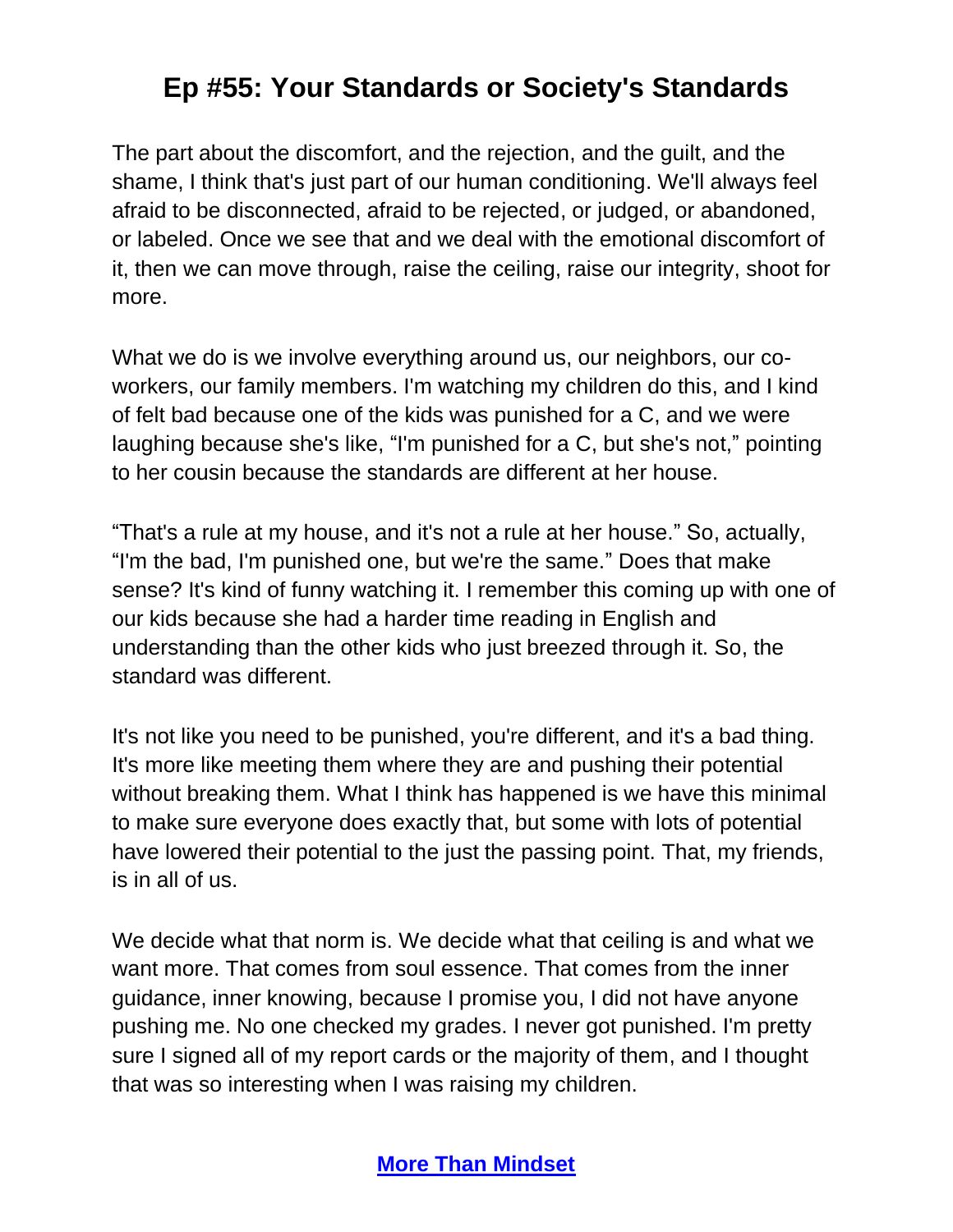It kind of gave me some ease that we all have this brilliance inside of ourselves whether there is someone pushing us or not. That is integrity. That is that inner knowing, that inner glowing, that is that part of us, that natural essence that has an agenda, a plan. It has a mission, it has dreams, and it's up to us to get on board with that to bring our mind and body into alignment with our purpose and our passion, and to make contribution to the world to create, to explore, to have fun, to grow and evolve.

How does this relate to business? Here we go. We do the same thing. It's like there is this norm or it's even below norm because honestly, in coaching, you don't have to have a certification. There is no governing body. So, you do not have to go to school or get any kind of proper training. You can just like, "Hey, I'm a coach. I can coach you on that. I'm a coach," and that's it. You just put the tag on the side of your name, and you go to work.

Anyone can say I am a dot, dot, dot, coach. I'm a fitness coach, or I'm a life coach. It doesn't matter. So, the standard is nonexistent actually. There is no standard. We have to decide that within ourselves. That is something that I have chosen to do with my business model, is to help raise the bar and help these coaches specialize, create this signature package or this signature unique way positioning that they do something different from anyone else.

What I do when they come in for training is we take their passion to serve. That's the number one thing, is they all come in with this passion to serve, they want to help other people. Then we take a look at their skill set. Up until this point, what have you done? Were you a nurse? Were you in the coaching industry? Are you a yoga teacher? What is your skill set and your training up until this point?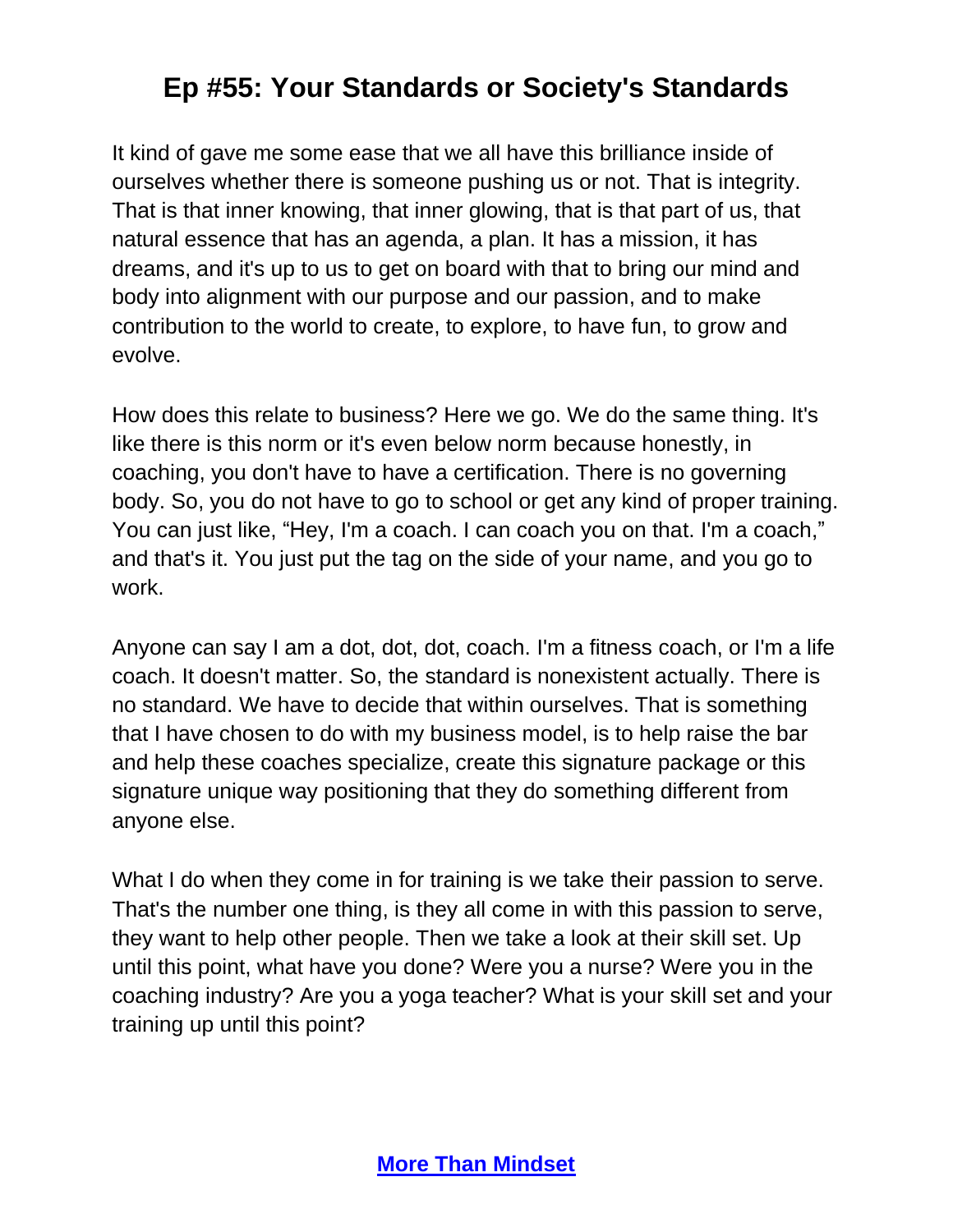Maybe you're a mom of seven kids, and you've been married for 30 years, and that has granted you experience. For sure we could use that in the world. So, we take their skill, their passion to serve, what makes them unique through their experience this far, and then I introduce the coaching tools that I use, these healing modalities, integrate that with what they already know and do. Then we create a viable business with unique positioning from there. So cool.

We have a minimum, like a package, and how we charge. In the five step system, they plug everything into that, so it's super organized. There's already this structure. They plug everything into there, and once it's integrated, then they embody it. In other words, they become her with all of those pieces integrated, and they embody it on a spiritual level.

It makes it a really beautiful process of living their legacy, their sole essence, their true inner being. It's a way to tap into the work that they do, serve at a high level of integrity, and ease and flow with the freedom to evolve, experience, express in their unique way. It's a beautiful thing.

That's something that I feel like I can help do in raising the standards in the life and health coach industry, or let's just say in the coaching industry itself because what I offer is integrative coaching, which is different from a life coach, is different from a health coach, or a money coach, a business coach, a sex coach. All of those things are amazing, but this is integrative coaching where we bring together mentally.

That's mindset and the way you think, managing your thoughts, emotional processing, integrating the emotional experience, and having emotional maturity and regulation. That's the ability to control your emotions and not react, especially under pressure.

The third is physically. How do you physically bring all of this to fruition in the material world? Tangible processing. How do you bring the mental and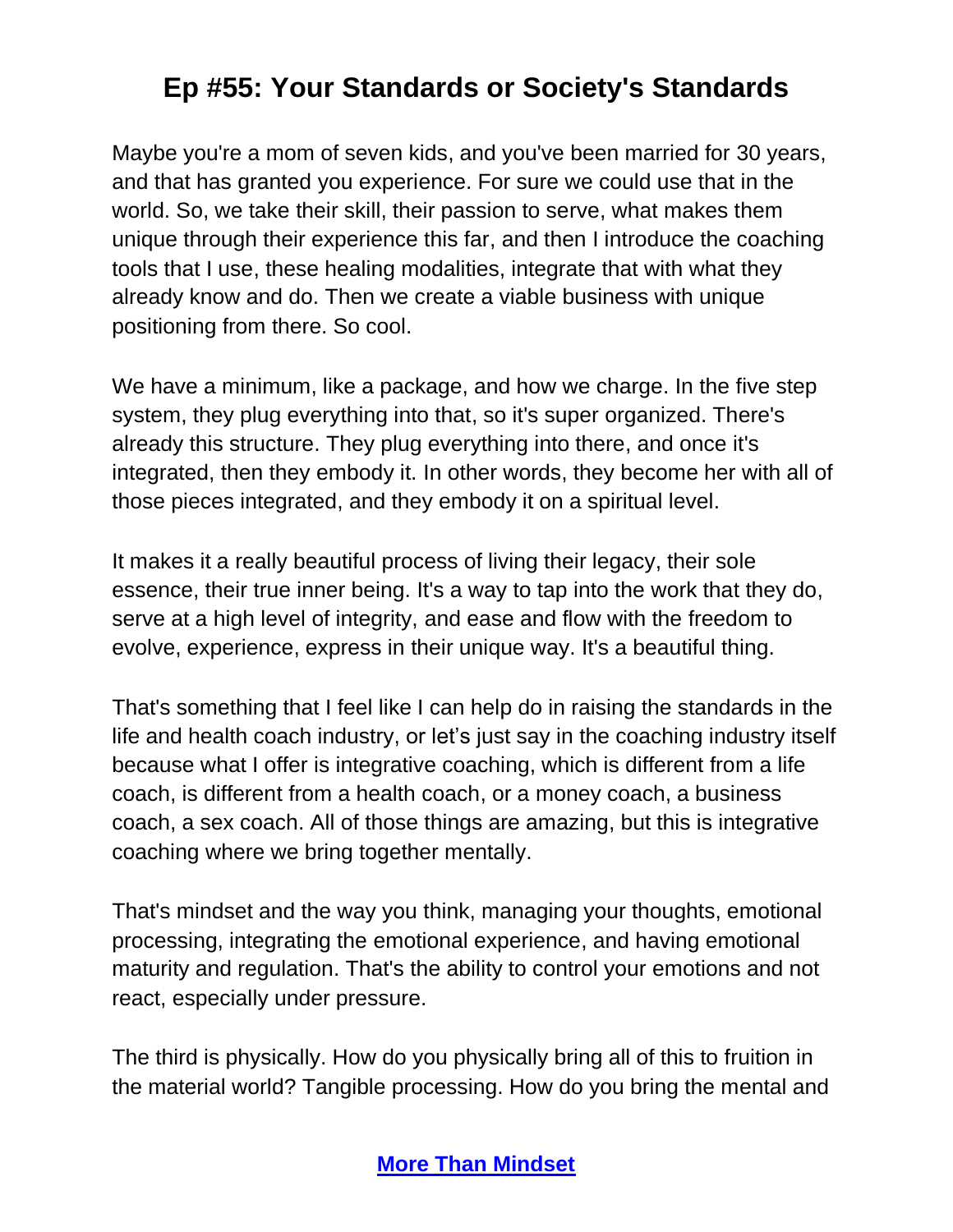emotional work on a physical level, and then embody it all spiritually? That's what makes integrative coaching different. Those are the four pillars of health, mental, emotional, physical and spiritual. Integrative coaching embodies all of this, and I believe that raises the standard for us in the coaching industry.

Think about this in your own life, your family, your personal integrity, your personal standards. What is just getting by, and is that what you're doing, or are you raising the bar? Are you raising the roof on the average, on the norm? Does that bring up guilt and shame for you? Is it uncomfortable standing out and standing above or beyond the norm?

This is your work, this is your homework for the week. If you are one of my clients, I expect to hear your answers. I'm joking. Come into the More Than Mindset Facebook group and discuss this if you want support and someone to give you feedback on it.

What comes up for you when you go above the norm, when the standard minimum is not good enough? Does that make you feel guilty? Does that make you work harder, and evolve, and want to do better? Does that make you more attracted to a high-minded community? Someone else is going to push the edge with you, someone else that is going to be more comfortable to push and to grow?

For a lot of us, especially you guys in rural areas, it is tough to want more. I am not joking. That has probably been some of the most painful events in my life, was the growing phases, wanting to do better financially. I grew up dirt as poor. You got it? I'm telling you, there was no \$5 hanging around. Very often, there was no electricity.

I remember not having food, and I found some spaghetti noodles with a can of tomato sauce, and that was the meal. There was no money. There was no going to the store, going to the diner and picking up a burger, unless I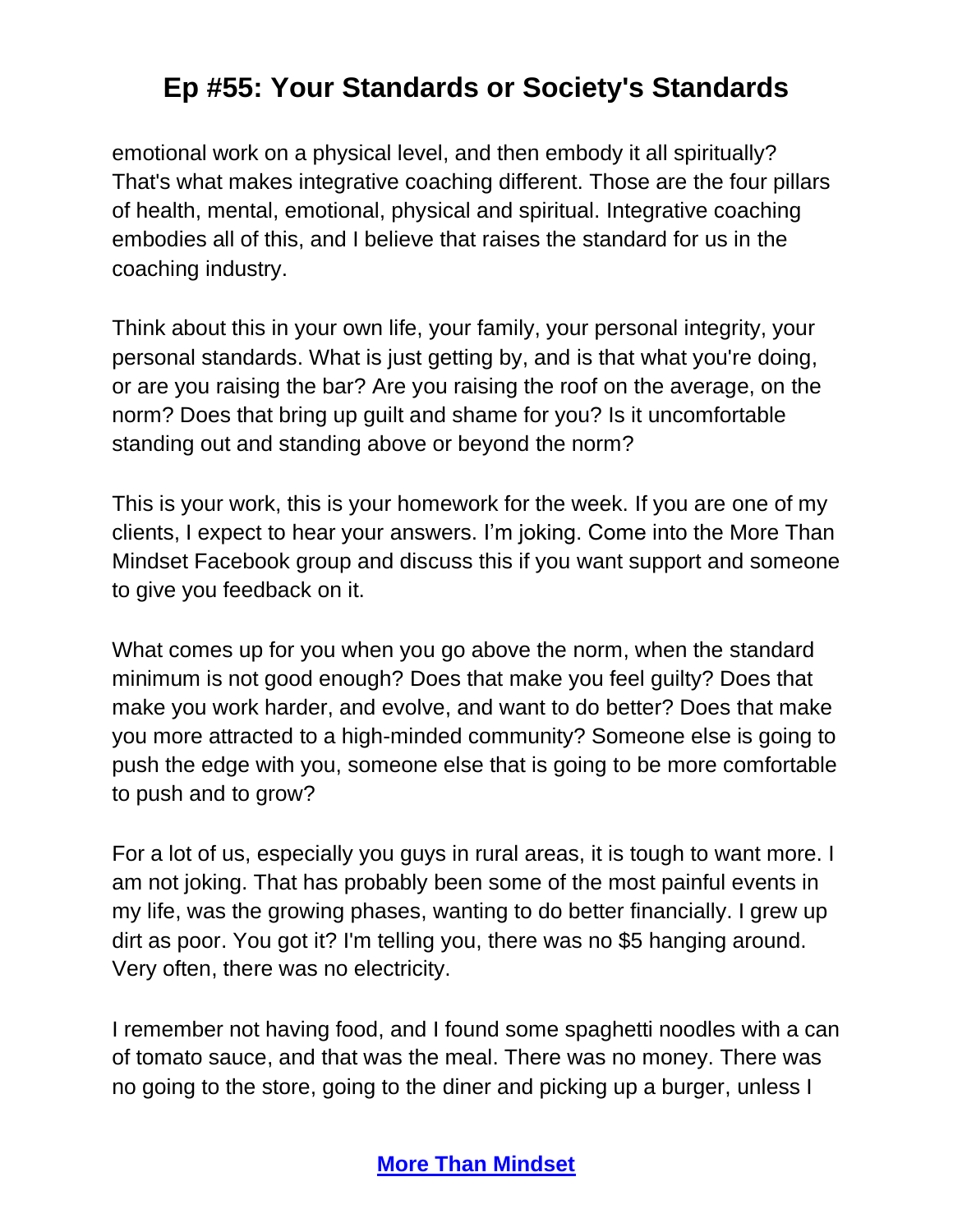babysat and happened to have some money. I did not have a car. My first car, you're going to laugh. This is crazy.

My first car was \$150, and he let me pay installments because it was my friend's dad. The reason that the car was for sale is because it left us everywhere we went. If we went to the Purple Peacock, we for sure was riding home with someone else because that car was not coming back with us. Crazy stuff.

I know all about not having my needs met, and it was not comfortable. My first baby, I was alone. I had no family members in the picture. I had no support system in place. I had friends who thought my baby was cute, and they loved on him, and they loved me, but we ain't got no dang money. Got it? So, I know all about that, and I didn't want it.

I made that decision. When I had this baby, I knew it was going to be different when I found myself caught up in the system. I was like, "This is not good enough. I will never come back to this office ever again." I was so humiliated, so ashamed, and I was not taught that. I was not taught to do it or to not do it. I was not brought up in that.

There was just something inside of me that knew it was not good enough. I looked around that room and I said, "I can do better than this. This is not good enough. I will never come back here." I swear to you, that's the kinds of things that I've done in my own personal evolving and growing. I don't want to ever live that way again.

I was pregnant in my \$150 car, and I had no home to go back to. I had to sleep in the car. These were shitty days. I did not want to continue living that way. There was no one breathing over my shoulder. No one telling me to do better. No one telling me I should have done something. No one. There was no guidance at all. It is inside of all of us.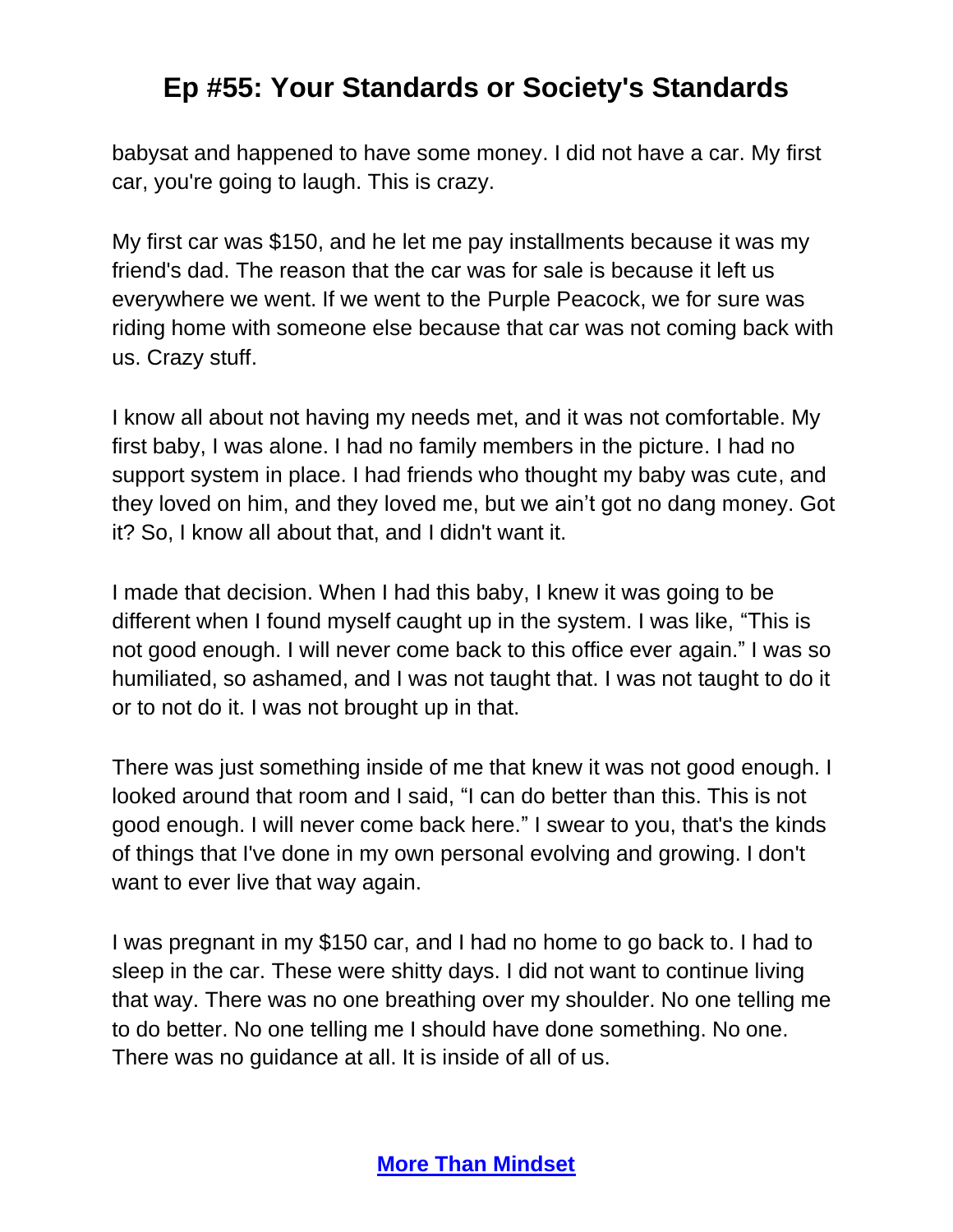We all have that internal voice. If we can get quiet, quiet the mind, quiet the defensive brain, quiet the fear and tap into your integrity, to your personal standards that once more, and rise above the guilt, and the shame, and the discomfort of what other people may think. Really sit with yourself. Is it enough to just be at the minimal standard, to just settle, to just be average, or do you want to exceed that because you want to experience it?

Not because you need to be better than someone else or not that what you have is not enough. Just because you want to experience the growth and because you want to evolve, and you want to be part of a higher-minded society, and because you want to help others expand by being an example of it just because. Think about that and how you can become one of these coaches who raised the bar.

I'm not talking about having to get a certain kind of certification to raise the bar. I'm talking about who you are in the value that you offer. Get super specific about it. What do you have to offer that someone else doesn't? Go to town. Grow in that, become a specialist of that. Typically, it's going to be either health, wealth, or relationships. Those are the three problems that people pay for.

Health is huge. You can take that from fitness, to food choices, to chronic pain, illness, disease, autoimmune. There are so many areas to go with health. How to create a vibrant, healthy life, and can you coach? What you would do is you would just go to work and get super specific on one particular area of health.

Identify with that. Find your unique positioning, how you want to brand yourself. What's the position that you want to take? If it's wealth, are you a financial coach? Are you someone that helps with scarcity? Are you someone that helps them build their business? In the wealth industry, specifically who do you help? Is it someone in banking? Is it someone in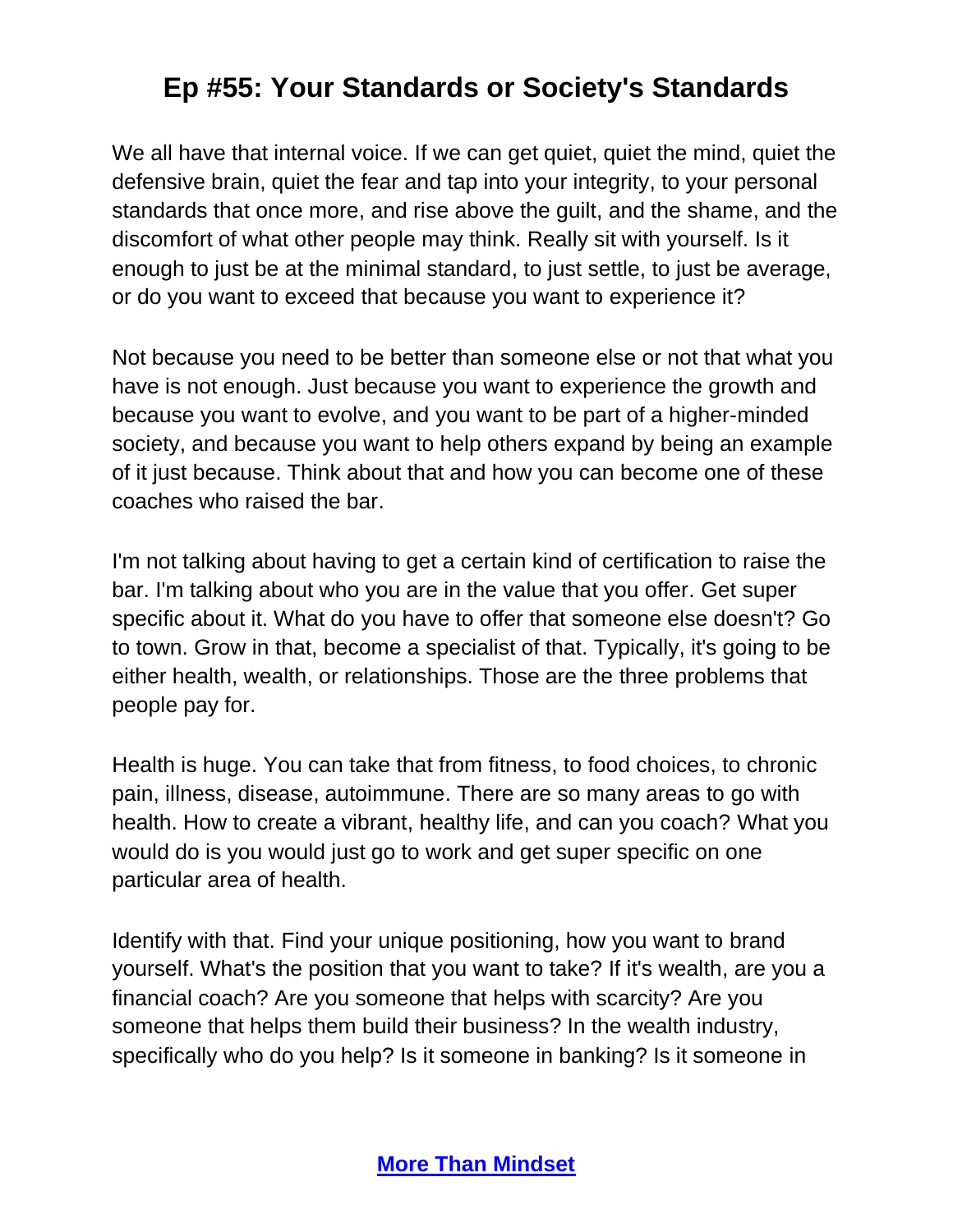maybe it's yoga, maybe it's health and wellness? What industry do you help, or how do you help them specifically to improve their wealth?

Then relationships? Is it a relationship with themselves? Is it relationship with their business, with their partner, with their children, with their parents? Find that unique positioning according to your experience, your specialty, your passion to serve. Maybe it's moms having a better relationship with their children, or moms having a better relationship with their husbands or with their dads.

Find one, and raise the bar, guys. Go out and be the very best in that industry and don't look back. You just seriously decide, sell yourself on it, and then sell them on it. You won't even have to sell them on it whenever you're super clear and specific because you will be branded with that. As it integrates on all levels, and then you embody it, you become it. It's super easy to plug into a system once you have a body.

I can sit here and just turn on this mic and just talk. I have embodied this work on every level. Mentally, emotionally, physically, financially, occupationally, the way I am in my relationships, the way I serve in the world, on all layers. For sure, spiritually. I am who I am as a spiritual being having this human experience in the material world. I am for sure 100% embodied in that.

Do I still have fear and doubt? Heck yes. I battle it every single day. Every single day. Those who are around me know this. You heard the podcast a couple of weeks ago with Danielle and I, and I talk with her every single week, and this comes up every week, this self-image. I still have bits and pieces of myself as the homeless person, the homeless pregnant person. I still have fears about that, even though I know I have overcome it, I know I have changed it, and I've lived 30 years outside of it.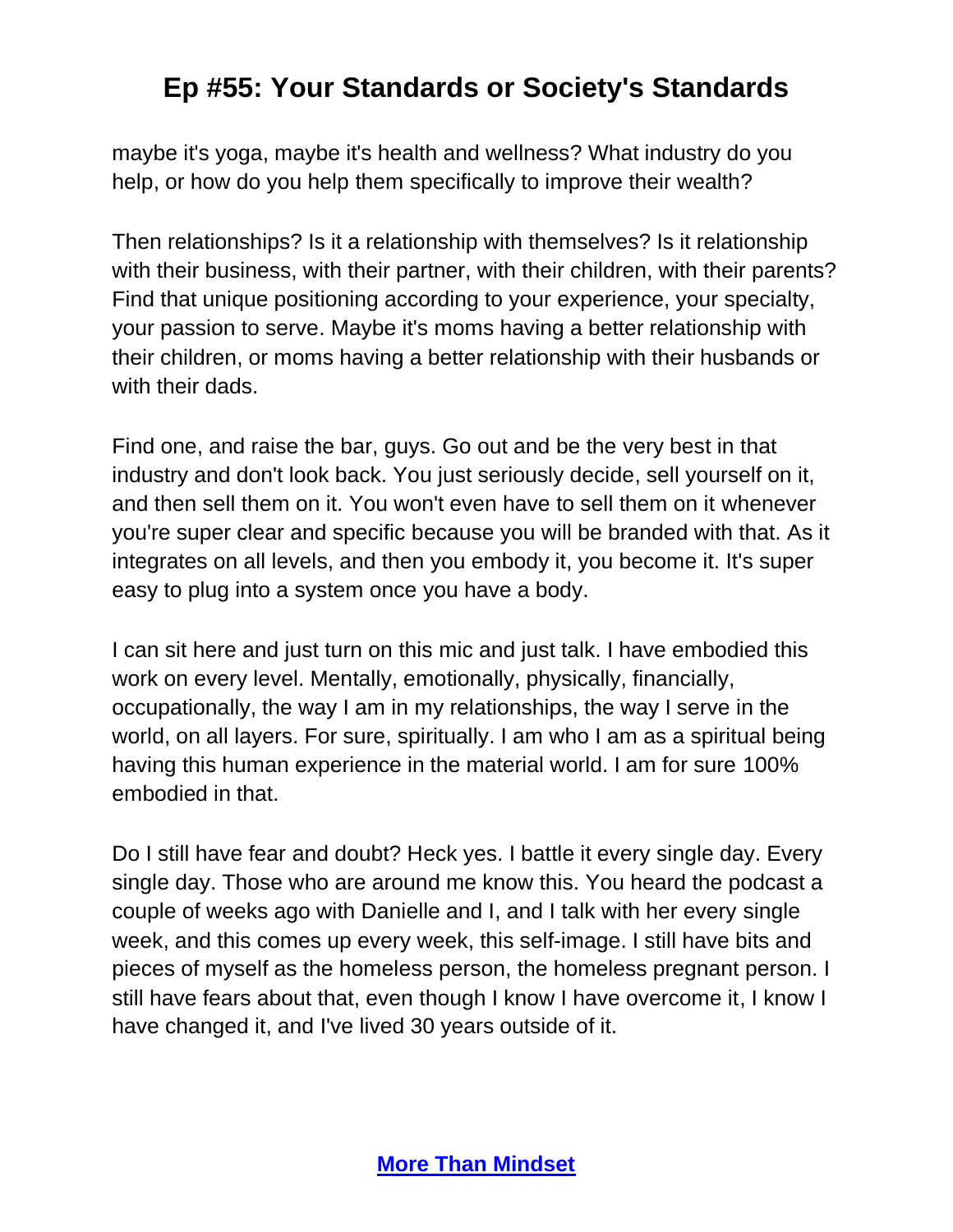In my cells, there's still a part of that belief that I still am carrying around. I know that because of the doubts that I hear in my head every day, but I work on it. I keep working, I keep evolving, and it gets more of a distant voice. It's not screaming in my head anymore. It's just a little whisper.

Anyway, if this sounds like something that you want to do to raise the standard in coaching and you want to become the coach who has a unique positioning, who is serving from the passion that she brings to the world, and you want to integrate this with your skill set and learn about all of these tools that I bring to the table in mind body wellness, holistic integrative approach from my experience as a yoga teacher, a meditation teacher, massage therapist, health coach, life coach, hypnotherapist, like I integrate all of those beautiful modalities and I teach you the tool sets from there and we integrate it with yours.

I have the Mind Body Business Mastery Program coming up. February opens for enrollment, so just send an email to Kim at kimguillory.com. I know this is time sensitive. We're in February right now. The actual class won't start until March, but you get one on one coaching with me until then. So reach out if you are ready to step into high value service, if you're ready to raise the roof in the industry, if you want to become the most amazing coach in your unique positioning and specialize, create this signature package that only you can deliver. I would love to help you do that.

So reach out if that is an interest to you already, guys. Until next week, I want you to really think about your standards. The standards that you were brought up in, the standards that you set for yourself, for your family, for the industry... are they just the minimum? And are you willing to exceed the average to exceed the norm? Put yourself out there. Stand above, not be ashamed of being brighter. Right. It's pretty scary.

All right. I love you all.